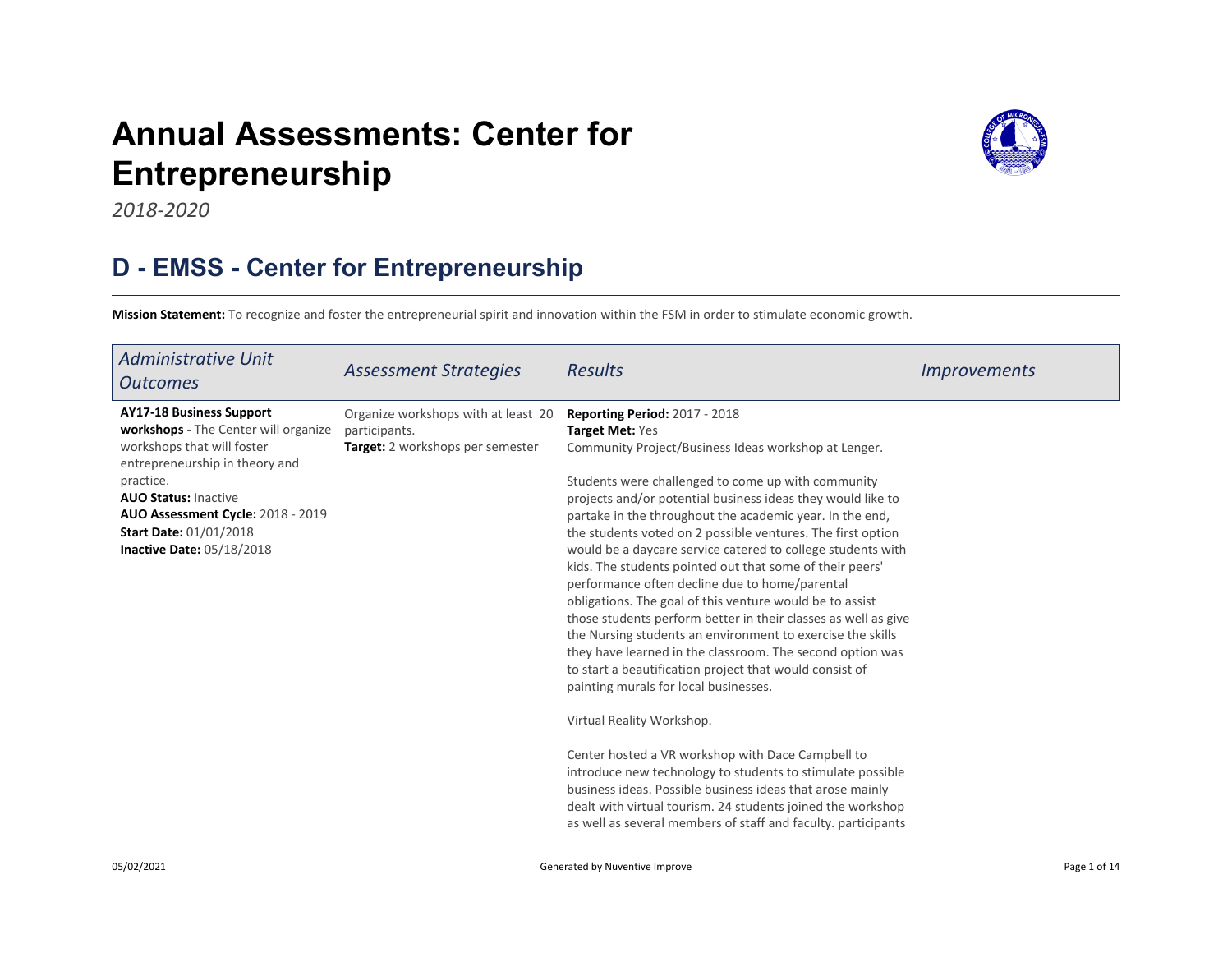| <b>Administrative Unit</b><br><b>Outcomes</b>                                                                                                                                                                                                                                                               | <b>Assessment Strategies</b>                                                             | <b>Results</b>                                                                                                                                                                                                                                                                                                                                                                                                                                                                                                                                                                                                                                                                                                                                                                                                                                                                                                                                                                                                                                                                                                                                                                                                                                                                                                                   | <i><u><b>Improvements</b></u></i> |
|-------------------------------------------------------------------------------------------------------------------------------------------------------------------------------------------------------------------------------------------------------------------------------------------------------------|------------------------------------------------------------------------------------------|----------------------------------------------------------------------------------------------------------------------------------------------------------------------------------------------------------------------------------------------------------------------------------------------------------------------------------------------------------------------------------------------------------------------------------------------------------------------------------------------------------------------------------------------------------------------------------------------------------------------------------------------------------------------------------------------------------------------------------------------------------------------------------------------------------------------------------------------------------------------------------------------------------------------------------------------------------------------------------------------------------------------------------------------------------------------------------------------------------------------------------------------------------------------------------------------------------------------------------------------------------------------------------------------------------------------------------|-----------------------------------|
|                                                                                                                                                                                                                                                                                                             |                                                                                          | were also allowed to test the equipment to explore a Virtual<br>simulation of the Nan Madol ruins. (05/18/2018)<br><b>Improvement Plan:</b> Add Activities to stimulate job creation<br>and business ideas.<br>Include lean start up model in activities<br><b>Related Documents:</b><br>IMG 20180203 120041.jpg<br>DSCN0029.JPG<br>IMG 20180214 143631.jpg<br>2018 T1 Center for Entrepreneurship Report.pdf                                                                                                                                                                                                                                                                                                                                                                                                                                                                                                                                                                                                                                                                                                                                                                                                                                                                                                                    |                                   |
| <b>AY18-19 Business Support</b><br><b>Workshops - The Center will organize</b><br>workshops that will foster<br>entrepreneurship in theory and<br>practice.<br><b>AUO Status: Inactive</b><br><b>AUO Assessment Cycle: 2018 - 2019</b><br><b>Start Date: 08/06/2018</b><br><b>Inactive Date: 05/17/2019</b> | Organize workshops with at least 20<br>participants.<br>Target: 2 workshops per semester | <b>Reporting Period: 2018 - 2019</b><br><b>Target Met: Yes</b><br>The Center in collaboration with the Secretariat of the<br>Pacific Community hosted a large small business workshop<br>that would introduce the procedures of tax filing, social<br>security and customs. We were privileged to have members<br>from each respective office come and show a presentation<br>of their offices and the procedures that businesses must go<br>through to operate a business smoothly. Over 80 individuals<br>participated in the event, including students, staff, faculty,<br>and members from the local community.<br>Expansion workshop.<br>The Center hosted a workshop for its associates to try and<br>expand the existing student businesses. The associates who<br>were not part of a student business were challenged to<br>work under any of the existing incubator businesses to<br>promote the businesses and help them grow. The Director<br>also hosted a cash flow projection and basic book keeping<br>workshop to prepare the students for the radio and<br>greenhouse projects.<br>(12/14/2018)<br><b>Improvement Plan:</b> Conduct more community-<br>collaborative workshops that would aim to meet the needs<br>of both the College community as well as the local<br>community<br><b>Related Documents:</b> |                                   |
| 05/02/2021                                                                                                                                                                                                                                                                                                  |                                                                                          | Generated by Nuventive Improve                                                                                                                                                                                                                                                                                                                                                                                                                                                                                                                                                                                                                                                                                                                                                                                                                                                                                                                                                                                                                                                                                                                                                                                                                                                                                                   | Page 2 of 14                      |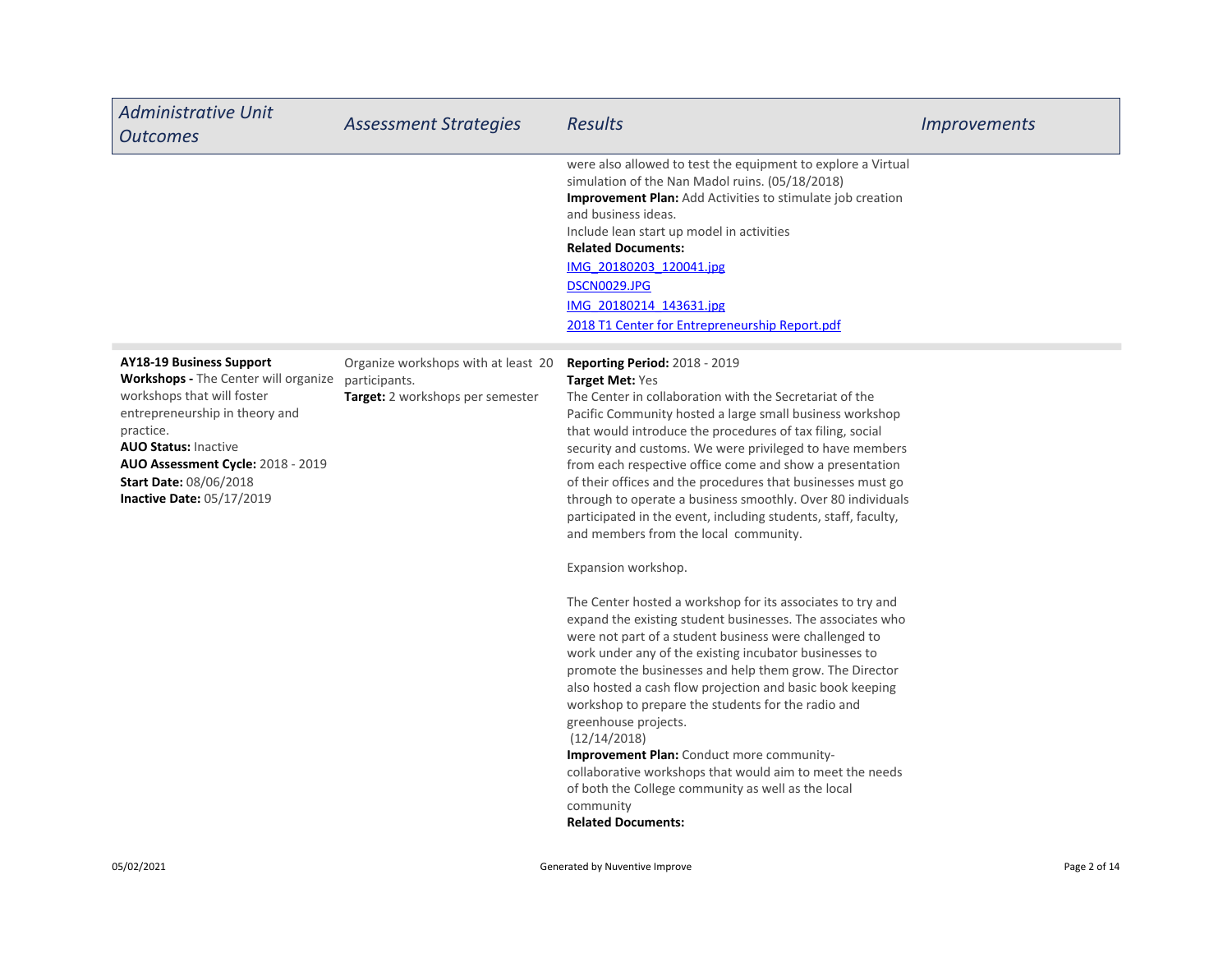| <b>Administrative Unit</b><br><b>Outcomes</b> | <b>Assessment Strategies</b> | <b>Results</b>                                                                                                       | <i><u><b>Improvements</b></u></i> |
|-----------------------------------------------|------------------------------|----------------------------------------------------------------------------------------------------------------------|-----------------------------------|
|                                               |                              | IMG 20181013 110255.jpg                                                                                              |                                   |
|                                               |                              | IMG 20181020 133439.jpg                                                                                              |                                   |
|                                               |                              | IMG 20181013 114939.jpg                                                                                              |                                   |
|                                               |                              | 2018 T3 Center for Entrepreneurship Report.pdf                                                                       |                                   |
|                                               |                              | <b>Reporting Period: 2018 - 2019</b>                                                                                 |                                   |
|                                               |                              | Target Met: No                                                                                                       |                                   |
|                                               |                              | <b>Family Business Workshop</b>                                                                                      |                                   |
|                                               |                              | The Center was privileged to have a Roundtable with                                                                  |                                   |
|                                               |                              | Britania Hawley from Pohnpei LP Gas. The students of the                                                             |                                   |
|                                               |                              | Center learned the history of a company that started as a                                                            |                                   |
|                                               |                              | small family run operation into a large business that caters                                                         |                                   |
|                                               |                              | to islands across the country. Approximately fifteen (15)                                                            |                                   |
|                                               |                              | students were in attendance of the Roundtable. The most                                                              |                                   |
|                                               |                              | important takeaway that the students got from the                                                                    |                                   |
|                                               |                              | discussion was to build their businesses based on the need                                                           |                                   |
|                                               |                              | of the community.                                                                                                    |                                   |
|                                               |                              | Alternative Transportation workshop.                                                                                 |                                   |
|                                               |                              | The Center for Entrepreneurship was privileged to have Vice                                                          |                                   |
|                                               |                              | President Caroline Kocel sit with the Associates and speak                                                           |                                   |
|                                               |                              | about the alternative means of transportation. During the                                                            |                                   |
|                                               |                              | Roundtable, ideas bounced back and forth between the                                                                 |                                   |
|                                               |                              | Vice President and the students stemming from problems                                                               |                                   |
|                                               |                              | that they found with the current status of island                                                                    |                                   |
|                                               |                              | transportation. The Vice President challenged the                                                                    |                                   |
|                                               |                              | Associates to come up with an idea of a means of                                                                     |                                   |
|                                               |                              | transportation that was environmentally friendly, cheaper<br>than purchasing a car, and relatively easy to maintain. |                                   |
|                                               |                              | Among other feasible ideas, the idea of a hybrid powered                                                             |                                   |
|                                               |                              | dune buggy offered the best solution.                                                                                |                                   |
|                                               |                              | (05/17/2019)                                                                                                         |                                   |
|                                               |                              | <b>Improvement Plan:</b> First Workshop was not able to meet                                                         |                                   |
|                                               |                              | the 20 participant mark, due to workshop being off campus                                                            |                                   |
|                                               |                              | on a school day. Must notify instructors at least 2 weeks                                                            |                                   |
|                                               |                              | ahead of workshop to not be a detractor towards the                                                                  |                                   |
|                                               |                              | quality of students' education.                                                                                      |                                   |
|                                               |                              | <b>Related Documents:</b>                                                                                            |                                   |
| 05/02/2021                                    |                              | Generated by Nuventive Improve                                                                                       | Page 3 of 14                      |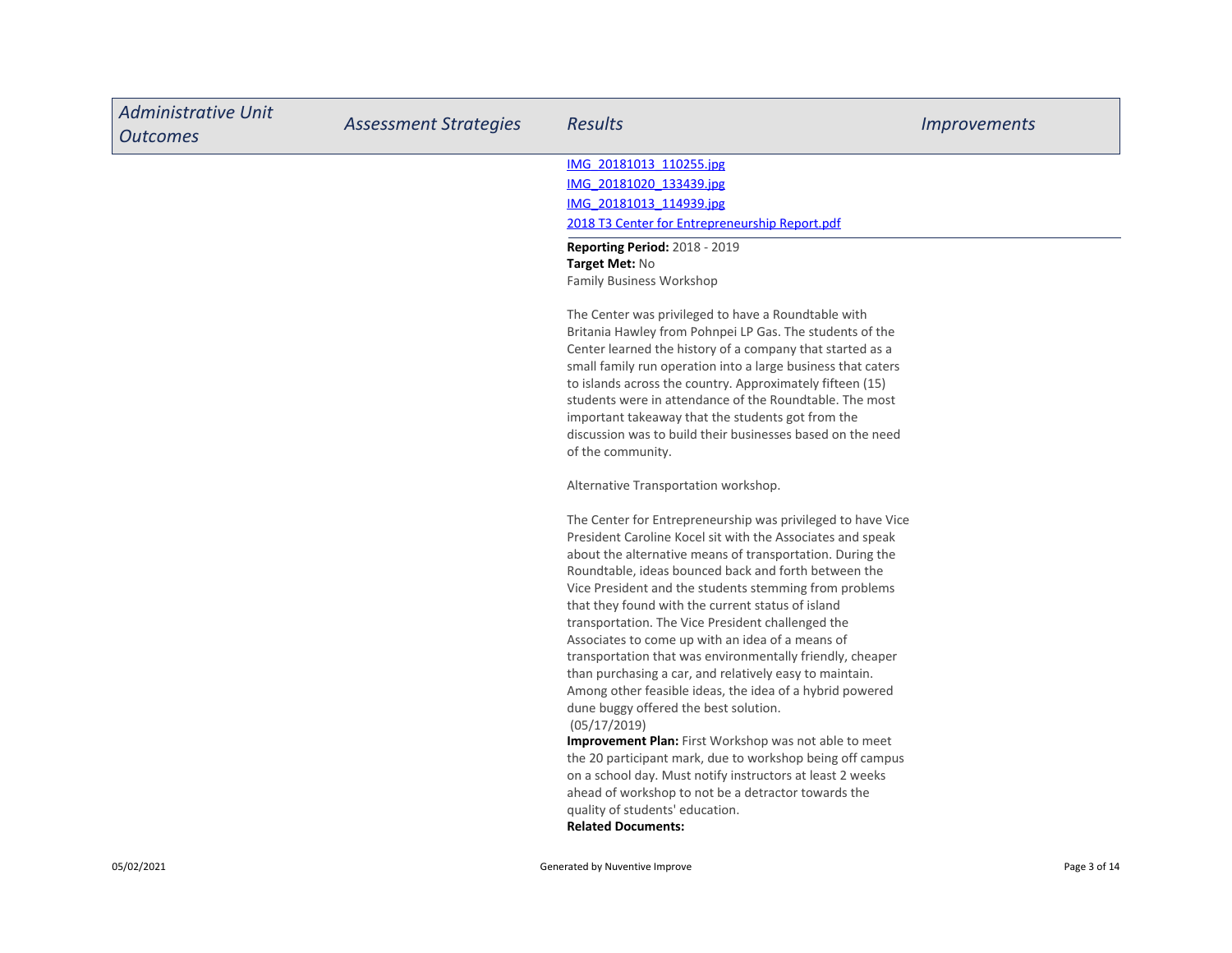| <b>Administrative Unit</b><br><b>Outcomes</b>                                                                                                                                                                                                                                                                                     | <b>Assessment Strategies</b>                                                                                                                             | <b>Results</b>                                                                                                                                                                                                                                                                                                                                                                                                                                                                                                                                                                                                                                                                                                                                                 | <i><u><b>Improvements</b></u></i>                                                                                                               |
|-----------------------------------------------------------------------------------------------------------------------------------------------------------------------------------------------------------------------------------------------------------------------------------------------------------------------------------|----------------------------------------------------------------------------------------------------------------------------------------------------------|----------------------------------------------------------------------------------------------------------------------------------------------------------------------------------------------------------------------------------------------------------------------------------------------------------------------------------------------------------------------------------------------------------------------------------------------------------------------------------------------------------------------------------------------------------------------------------------------------------------------------------------------------------------------------------------------------------------------------------------------------------------|-------------------------------------------------------------------------------------------------------------------------------------------------|
|                                                                                                                                                                                                                                                                                                                                   |                                                                                                                                                          | IMG 20190213 135546.jpg<br>IMG_20190313_131502.jpg<br>IMG 20190313 132334.jpg<br>2019 T1 Center for Entrepreneurship Report.pdf                                                                                                                                                                                                                                                                                                                                                                                                                                                                                                                                                                                                                                |                                                                                                                                                 |
| 2019-2020 CFE Outcome 1 Incubator<br><b>Program - Increase the number of</b><br>student-led businesses from the CFE's business ideas from students.<br>incubator program that are<br>established, retained, and expand<br>their business<br><b>AUO Status: Active</b><br><b>AUO Assessment Cycle: 2017 - 2018,</b><br>2019 - 2020 | <b>Survey - 1. Organize workshops and</b><br>round tables that will stir up<br>Target: 2 round tables every<br>semester with at least 10<br>participants | <b>Reporting Period: 2019 - 2020</b><br>Target Met: Yes<br>Title: Tax Filling Workshop I with Randy Sue<br>The Chief of Revenue and Tax Stacia Nanpei, and Tax<br>Officer, Randy Sue, from the Pohnpei State Tax and<br>Revenue office came to the College of Micronesia to teach<br>members from the College community the process of filing<br>taxes. 20 members from the college community<br>participated in the workshop, including staff members. The<br>Center associates also attended this workshop to learn<br>more about how tax is applied here in the FSM, and how<br>each type of tax forms are to be filled out. (07/11/2018)<br><b>Reporting Period: 2019 - 2020</b><br>Target Met: Yes<br>Roundtable with Britania Hawley from Pohnpei LP GAS | Improvement: Add other<br>government offices i.e Municipal<br>Business Licensing office to share<br>how to register a business.<br>(07/08/2020) |
|                                                                                                                                                                                                                                                                                                                                   |                                                                                                                                                          | The Center was privileged to have a Roundtable with<br>Britania Hawley from Pohnpei LP Gas. The students of the<br>Center learned the history of a company that started as a<br>small family run operation into a large business that caters<br>to islands across the country. Approximately fifteen (15)<br>students were in attendance of the Roundtable.<br>(02/13/2019)<br><b>Related Documents:</b><br>LP GAS.png                                                                                                                                                                                                                                                                                                                                         |                                                                                                                                                 |
|                                                                                                                                                                                                                                                                                                                                   |                                                                                                                                                          | <b>Reporting Period: 2019 - 2020</b><br>Target Met: Yes<br><b>Tire Craft</b><br>Japanesia, from Reitaku University in Japan partnered with<br>the Center to help start a tire recycling business. The project<br>seeks to test the feasibility of starting a business that will<br>recycle old tires to useful products. Center                                                                                                                                                                                                                                                                                                                                                                                                                                |                                                                                                                                                 |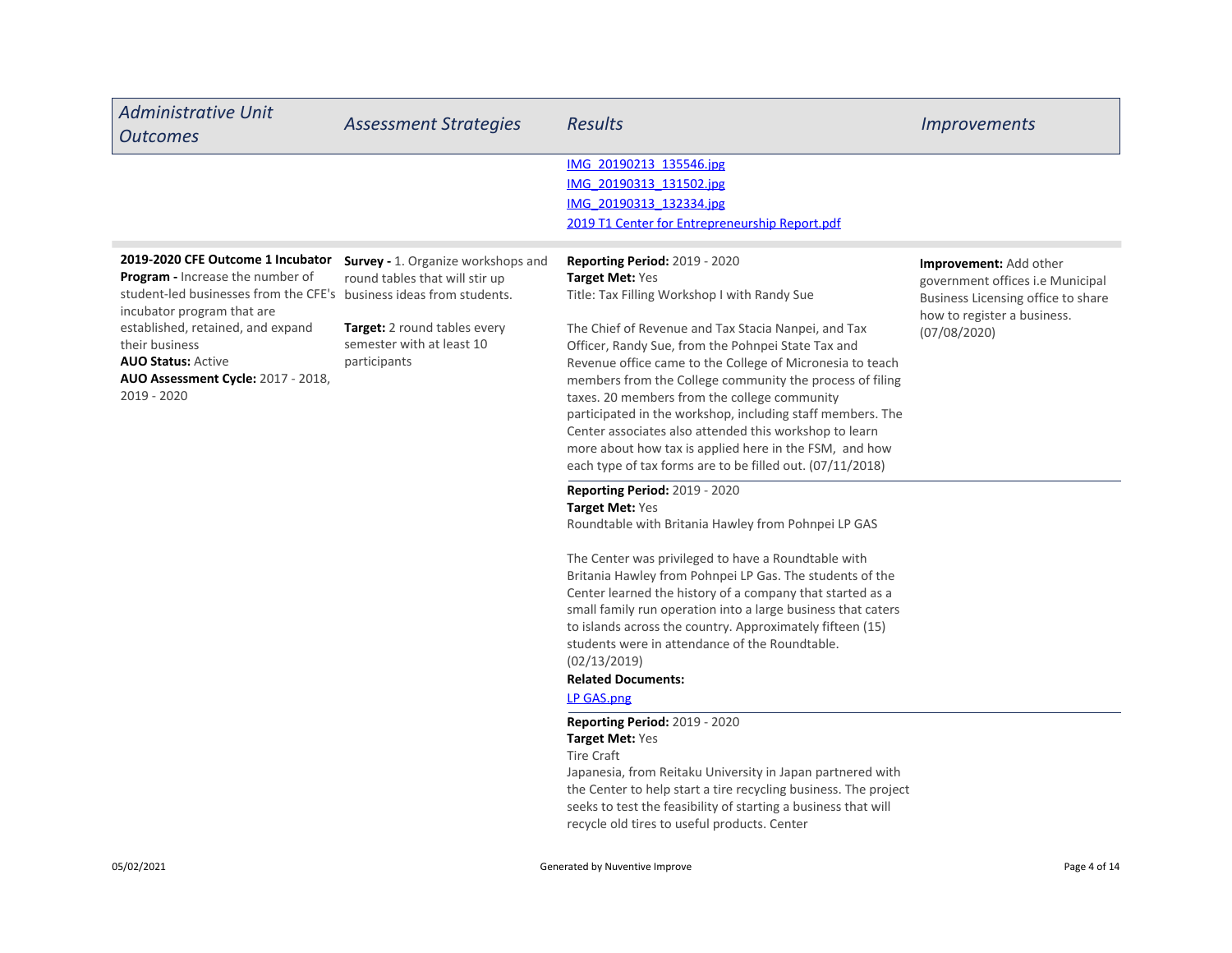| <b>Administrative Unit</b><br><b>Outcomes</b> | <b>Assessment Strategies</b> | <b>Results</b>                                                                                                                                                                                                                                                                                                                                                                                                                     | <b>Improvements</b>                                                                                                               |
|-----------------------------------------------|------------------------------|------------------------------------------------------------------------------------------------------------------------------------------------------------------------------------------------------------------------------------------------------------------------------------------------------------------------------------------------------------------------------------------------------------------------------------|-----------------------------------------------------------------------------------------------------------------------------------|
|                                               |                              | associates have already started doing prototypes of tire<br>sandals and flower pots and will produce enough products<br>to start an exhibit. (09/09/2019)                                                                                                                                                                                                                                                                          |                                                                                                                                   |
|                                               |                              | <b>Reporting Period: 2019 - 2020</b><br>Target Met: Yes<br>Workshops-Hatching your business idea                                                                                                                                                                                                                                                                                                                                   | <b>Improvement: Invite a CFE</b><br>business owner as the speaker to<br>share his experience starting a<br>business as a student. |
|                                               |                              | The Center hosted a "Hatching your business idea"<br>workshop for high school students from PICS. The Center<br>Director advised the students to always approach a new<br>business to meet a need in the community. Associates from<br>the Center served as advisors to student teams who were<br>pitching their business ideas to the entire assembly.<br>Approximately 50 students were present in the workshop.<br>(09/16/2019) | (07/08/2020)                                                                                                                      |
|                                               |                              | <b>Reporting Period: 2019 - 2020</b><br>Target Met: Yes<br>Roundtable with Blair Cabaluna                                                                                                                                                                                                                                                                                                                                          |                                                                                                                                   |
|                                               |                              | The Center associates was able to have a virtual roundtable<br>with Blair Cabaluna, an entrepreneur from Hawaii. He spoke<br>of his experiences and the challenges he went through to be<br>where he is at the time and now. In the end, he encouraged<br>everyone to hone what they have available to them and to<br>be persistent if they want to be successful. The roundtable<br>average 20 students. (09/27/2019)             |                                                                                                                                   |
|                                               |                              | <b>Reporting Period: 2019 - 2020</b><br>Target Met: Yes<br>Roundtable with Lubuw Falanruw                                                                                                                                                                                                                                                                                                                                          |                                                                                                                                   |
|                                               |                              | The Center associates had a face to face roundtable with<br>Lubuw Falanruw, an entrepreneur from Yap, stationed in<br>Hawaii, spoke to our students and encourage innovation.<br>He then extended invitations to future graduates for a new<br>business startup. The roundtable averaged 20+ students<br>with active participation and frequent questions from<br>students. (10/02/2019)                                           |                                                                                                                                   |
|                                               |                              | <b>Reporting Period: 2019 - 2020</b>                                                                                                                                                                                                                                                                                                                                                                                               |                                                                                                                                   |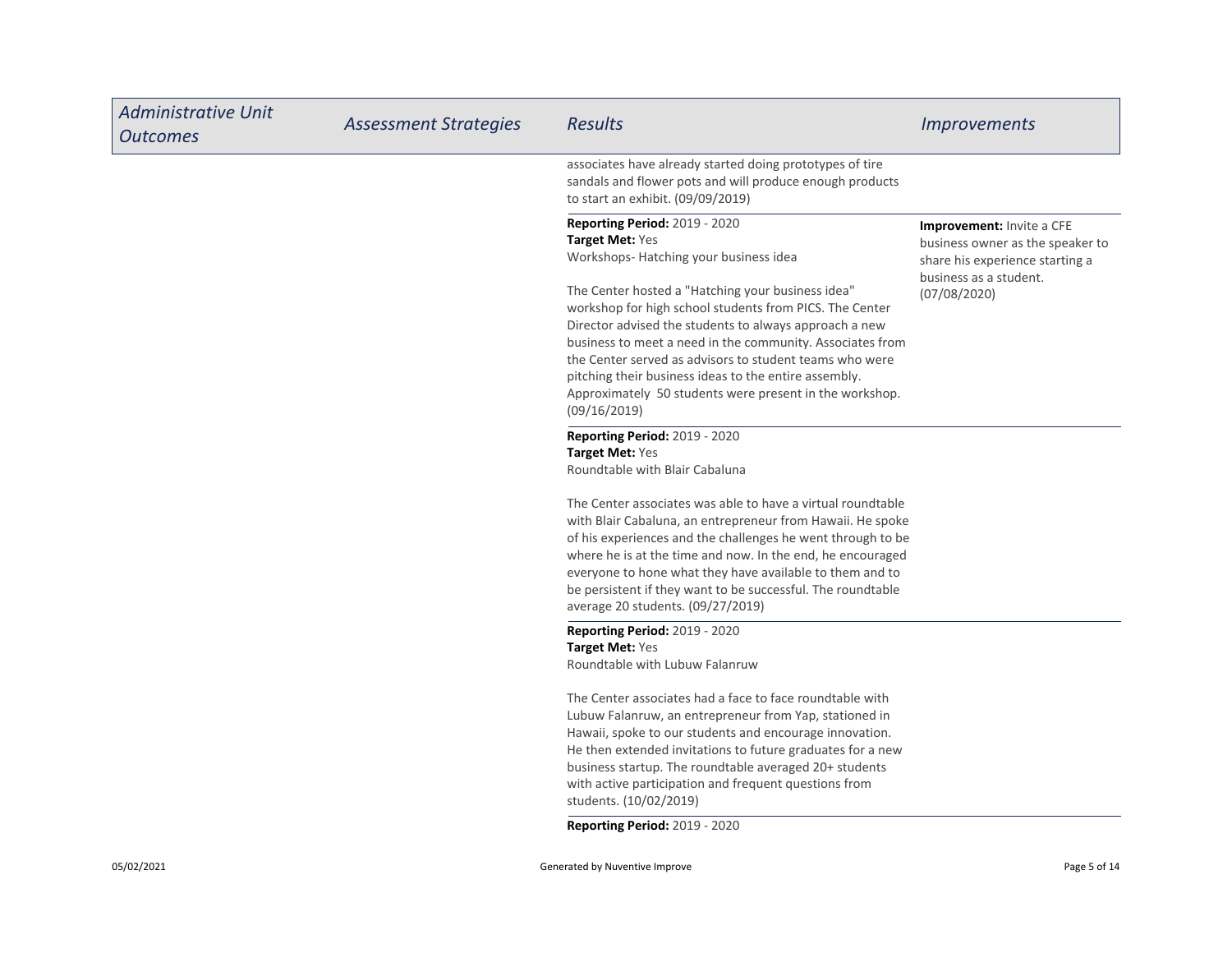| <b>Administrative Unit</b><br><b>Outcomes</b> | <b>Assessment Strategies</b>                                                                                                                                               | <b>Results</b>                                                                                                                                                                                                                                                                                                                                                                                                                                                                                | <i><u><b>Improvements</b></u></i>                                                                                          |
|-----------------------------------------------|----------------------------------------------------------------------------------------------------------------------------------------------------------------------------|-----------------------------------------------------------------------------------------------------------------------------------------------------------------------------------------------------------------------------------------------------------------------------------------------------------------------------------------------------------------------------------------------------------------------------------------------------------------------------------------------|----------------------------------------------------------------------------------------------------------------------------|
|                                               |                                                                                                                                                                            | Target Met: Yes<br>RoundTable With Ruha and Ruthy from Queensland Art<br>Gallery                                                                                                                                                                                                                                                                                                                                                                                                              |                                                                                                                            |
|                                               |                                                                                                                                                                            | The Center for Entrepreneurship hosted a virtual<br>roundtable with Ruthy and Ruha from Queensland Art<br>Gallery. Ten individuals participated in the round table. The<br>associates were encouraged to practiced the art style of<br>their pacific culture and invited to exhibit them the pacific<br>art section of the art gallery.                                                                                                                                                       |                                                                                                                            |
|                                               |                                                                                                                                                                            | (12/03/2019)                                                                                                                                                                                                                                                                                                                                                                                                                                                                                  |                                                                                                                            |
|                                               |                                                                                                                                                                            | <b>Related Documents:</b>                                                                                                                                                                                                                                                                                                                                                                                                                                                                     |                                                                                                                            |
|                                               |                                                                                                                                                                            | ruthy and ruha virtual .jpg                                                                                                                                                                                                                                                                                                                                                                                                                                                                   |                                                                                                                            |
|                                               | <b>Survey - Organize start-up contests</b><br>that will engage students to become<br>entrepreneurs.<br>Target: 2 contests for every<br>semester                            |                                                                                                                                                                                                                                                                                                                                                                                                                                                                                               |                                                                                                                            |
|                                               | <b>Survey - Provide business mentoring</b><br>sessions for student entrepreneurs.<br>Target: Provide 5 hours per week of<br>tailored sessions to student<br>entrepreneurs. | <b>Reporting Period: 2019 - 2020</b><br>Target Met: Yes<br>C.O.M Radio Station Project<br>The Center for Entrepreneurship renews the College's<br>permit to operate the radio station for the "Experience<br>Based Learning Through College Radio Project". The<br>Experience Based Learning Through College Radio Project<br>(EBLCR) is collaboration between the Center for<br>Entrepreneurship and C.T.E.C's Telecommunication<br>Program. The radio station started broadcasting in 2020. | Improvement: Identify additional<br>funding to increase Radio<br>coverage area and upgrade CTEC<br>equipment. (07/08/2020) |
|                                               |                                                                                                                                                                            | On February 6,2020, the Telecommunication Program CTEC<br>Campus upgraded the College radio station. Through the<br>Center's partnership with UNICEF, the Center was able to<br>receive funds to purchase a new radio transmitter and<br>antennae. The Telecommunications program will use the<br>radio station as hands on learning for their course learning<br>objectives and the Center will use any operating surplus<br>from the advertisement fees to fund other projects. The         |                                                                                                                            |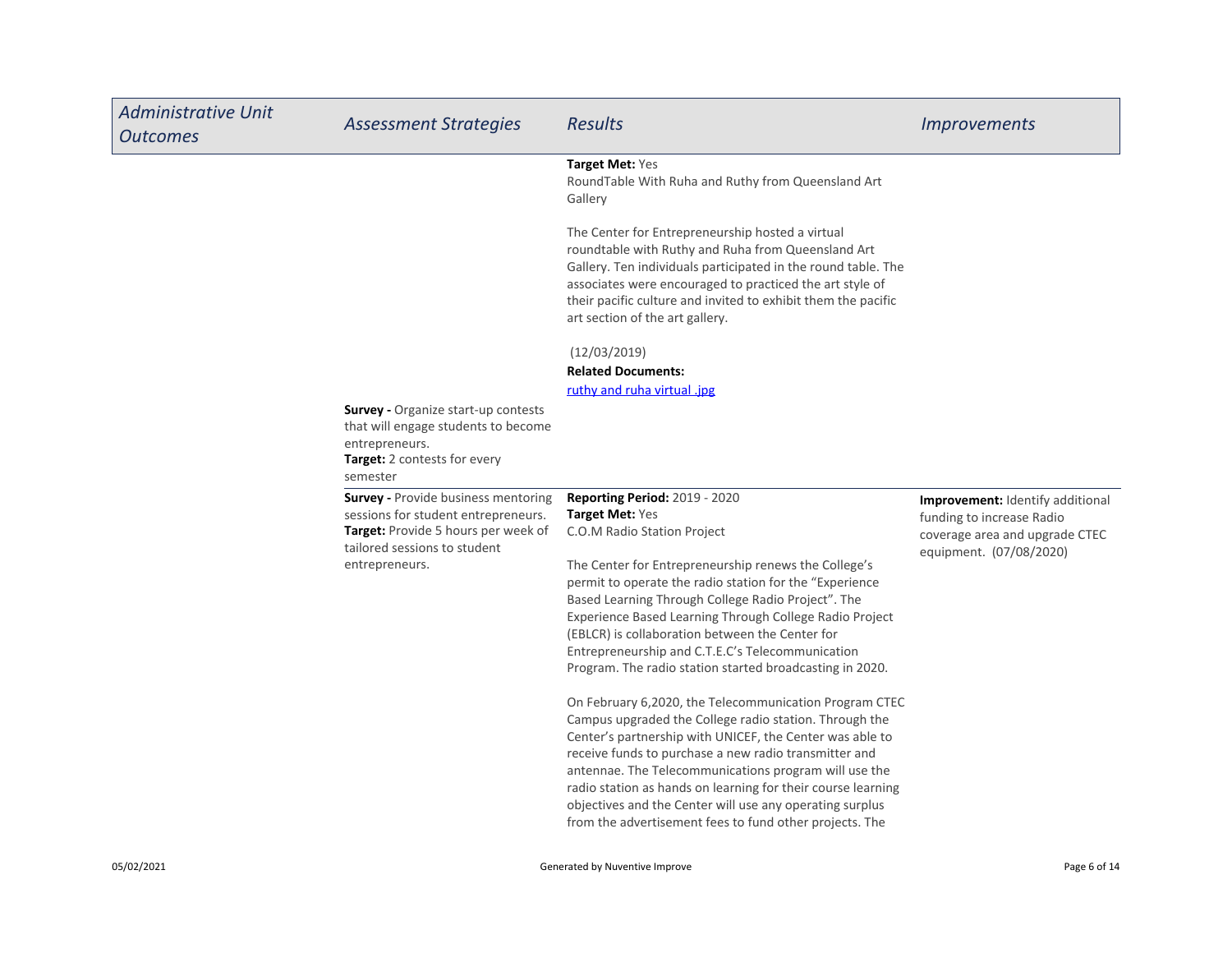| <b>Administrative Unit</b><br><b>Outcomes</b> | <b>Assessment Strategies</b> | <b>Results</b>                                                                                                                                                                                                                                                                                                           | <i><u><b>Improvements</b></u></i> |
|-----------------------------------------------|------------------------------|--------------------------------------------------------------------------------------------------------------------------------------------------------------------------------------------------------------------------------------------------------------------------------------------------------------------------|-----------------------------------|
|                                               |                              | radio station will also be used to advertise College programs<br>with the hope to increase enrollment and promote auxiliary<br>services of the College.                                                                                                                                                                  |                                   |
|                                               |                              | (10/10/2018)                                                                                                                                                                                                                                                                                                             |                                   |
|                                               |                              | <b>Reporting Period: 2019 - 2020</b><br><b>Target Met: Yes</b><br>Title: The Center receives donation for fencing their<br>Greenhouses.                                                                                                                                                                                  |                                   |
|                                               |                              | Caroline Fishing Company donated \$11,000 to the Center<br>for Entrepreneurship to get their greenhouses fenced<br>because of the hard work the Center is doing for Caroline<br>Fishing Company. The fence is to help secure the<br>greenhouse and the crops that are growing on the<br>hydroponic systems. (04/29/2019) |                                   |
|                                               |                              | <b>Reporting Period: 2019 - 2020</b><br><b>Target Met: Yes</b><br>Blue Collar-Student-led business begins operation                                                                                                                                                                                                      |                                   |
|                                               |                              | Blue Collar is a student-started business that has landed<br>\$2,250.00, 3-month contract with the FSM Postal Service<br>Office to maintain their website and to provide information<br>technology service (IT) services to the personal. Other<br>services include website designing, and IT consultation.              |                                   |
|                                               |                              | The founder, Slaughter Henry wanted to give students who<br>have gained certifications in AC cleaning and maintenance a<br>chance to utilize the skills they have gained while attending<br>the College.                                                                                                                 |                                   |
|                                               |                              | (09/19/2019)                                                                                                                                                                                                                                                                                                             |                                   |
|                                               |                              | <b>Reporting Period: 2019 - 2020</b><br><b>Target Met: Yes</b><br>Hydroponics farms used for students learning                                                                                                                                                                                                           |                                   |
|                                               |                              | AG101 students led by Mr. Joshper Nedlic, Hydroponics of<br>the Pacific Co-founder and now instructor for Agriculture<br>program visited the hydroponic farm to learn the basics of                                                                                                                                      |                                   |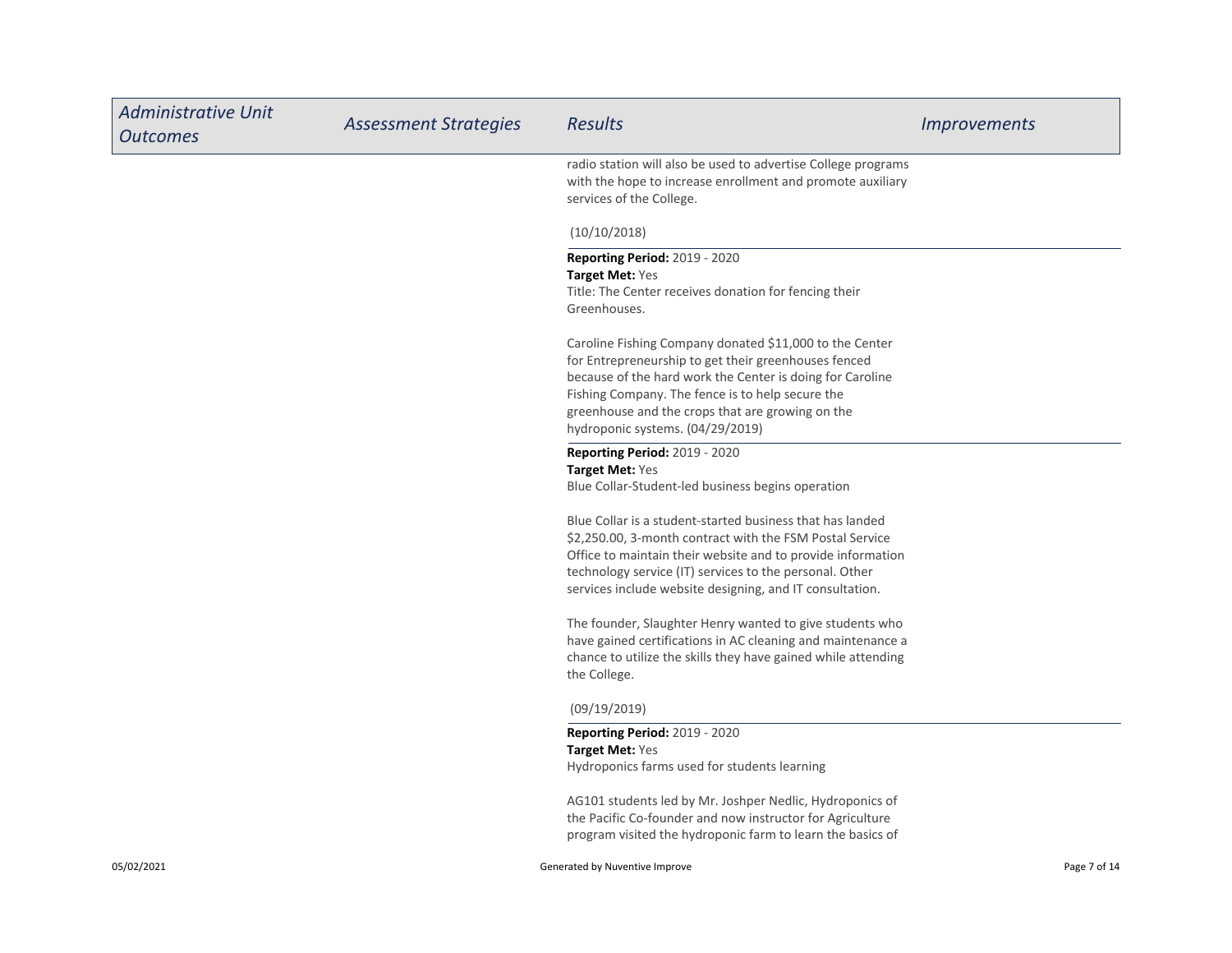| <b>Administrative Unit</b><br><b>Outcomes</b>                                                                                                                                                                                                                                         | <b>Assessment Strategies</b>                                                                                                                                                                                   | <b>Results</b>                                                                                                                                                                                                                                                                                                                                                                                                                                                                                                                                              | <i><u><b>Improvements</b></u></i>                                                                                                |
|---------------------------------------------------------------------------------------------------------------------------------------------------------------------------------------------------------------------------------------------------------------------------------------|----------------------------------------------------------------------------------------------------------------------------------------------------------------------------------------------------------------|-------------------------------------------------------------------------------------------------------------------------------------------------------------------------------------------------------------------------------------------------------------------------------------------------------------------------------------------------------------------------------------------------------------------------------------------------------------------------------------------------------------------------------------------------------------|----------------------------------------------------------------------------------------------------------------------------------|
|                                                                                                                                                                                                                                                                                       |                                                                                                                                                                                                                | hydroponic farming. During the visit the student learned<br>how to transplant, maintain, and harvest crops using<br>hydroponic technology.<br>(02/20/2020)                                                                                                                                                                                                                                                                                                                                                                                                  |                                                                                                                                  |
| 2019-2020 CFE Outcome 2<br><b>Community Projects - Expand CFE's</b><br>projects that help community<br>problems and at the same time<br>provide operating surplus to help<br>sustain the Center financially.<br><b>AUO Status: Active</b><br><b>AUO Assessment Cycle: 2019 - 2020</b> | <b>Survey - Identify new projects aimed</b><br>at conducting feasibility studies on<br>business ideas that can be a viable<br>business venture in FSM.<br><b>Target:</b> Start 1 business venture per<br>year. | <b>Reporting Period: 2019 - 2020</b><br><b>Target Met: Yes</b><br>Incubator Program : Hydroponics of the Pacific (HOP)<br>HOP started off by building two of the five make shift<br>greenhouses. These greenhouses are made from recycled<br>tents and were located in different municipalities as an<br>advertising strategy showing the community how<br>hydroponics works. HOP started selling their own<br>vegetables after building their greenhouses. After five<br>weeks after the construction, HOP harvest and sold \$72 in<br>sales. (03/14/2018) |                                                                                                                                  |
|                                                                                                                                                                                                                                                                                       |                                                                                                                                                                                                                | <b>Reporting Period: 2019 - 2020</b><br>Target Met: Yes<br>Title of Event: 2018 F4<br>The Center collaborated with the Business Division to<br>showcase the entrepreneurial skills of students in an open<br>market alongside running businesses. (04/20/2018)<br><b>Related Documents:</b><br>PANO 20180420 173319.jpg<br>f4.jpg                                                                                                                                                                                                                           | <b>Improvement:</b> Include the SBDC<br>booth in the next event to<br>advertise services provided by the<br>office. (07/08/2020) |
|                                                                                                                                                                                                                                                                                       |                                                                                                                                                                                                                | <b>Reporting Period: 2019 - 2020</b><br>Target Met: Yes<br><b>GreenHouse Testing</b><br>The installation of the hydroponic systems on the<br>greenhouses were complete. After the installation, the<br>Hydroponics of the Pacific start testing the phase of<br>commercial farming lettuce, Chinese cabbage, bok choi,<br>tomatoes, and bell peppers using hydroponics with the help<br>of the Center for Entrepreneurship associates. (08/25/2018)                                                                                                         |                                                                                                                                  |
|                                                                                                                                                                                                                                                                                       |                                                                                                                                                                                                                | Reporting Period: 2019 - 2020<br>Target Met: Yes                                                                                                                                                                                                                                                                                                                                                                                                                                                                                                            |                                                                                                                                  |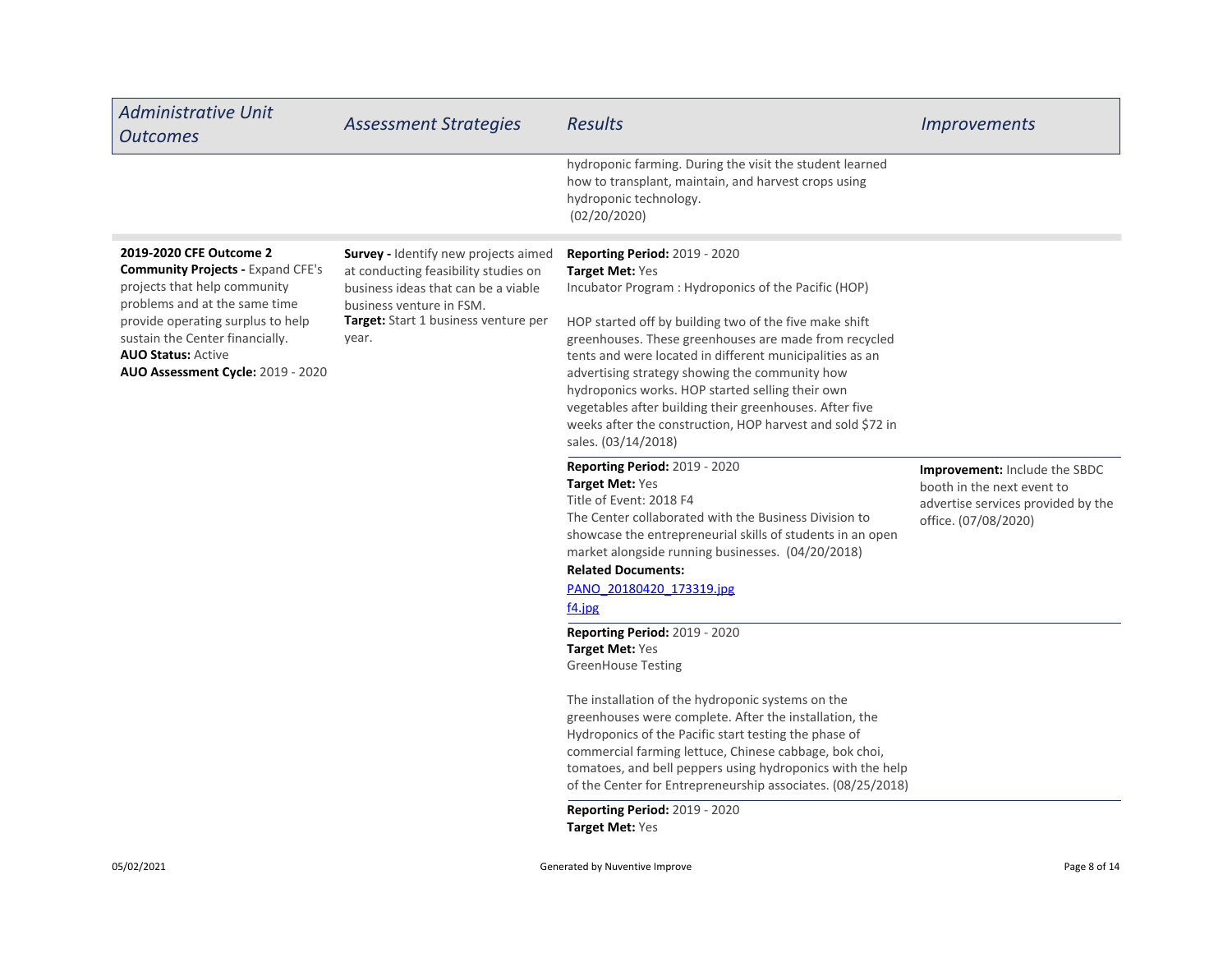| <b>Administrative Unit</b><br><b>Outcomes</b> | <b>Assessment Strategies</b> | <b>Results</b>                                                                                                                                                                                                                                                                                                                                                                                                                                                                                                                                                       | <i><u><b>Improvements</b></u></i> |
|-----------------------------------------------|------------------------------|----------------------------------------------------------------------------------------------------------------------------------------------------------------------------------------------------------------------------------------------------------------------------------------------------------------------------------------------------------------------------------------------------------------------------------------------------------------------------------------------------------------------------------------------------------------------|-----------------------------------|
|                                               |                              | Tax Filing, Social Security and Customs Procedure Workshop<br>The Center for Entrepreneurship collaborated with SPC to<br>host a Tax Filling, Social Security, and Customs Procedure<br>Workshop. Representatives from the offices of Social<br>Security, Revenue & Tax, and Custom & Tax Administrative<br>present their office's functions and roles. Over 80<br>individuals participated in the event including members<br>from the local community, COM-FSM's Business Division<br>students, and Associates from the Center for                                  |                                   |
|                                               |                              | Entrepreneurship. (10/13/2018)<br><b>Related Documents:</b><br>Picture1.png                                                                                                                                                                                                                                                                                                                                                                                                                                                                                          |                                   |
|                                               |                              | <b>Reporting Period: 2019 - 2020</b><br>Target Met: Yes<br>Greenhouse Project                                                                                                                                                                                                                                                                                                                                                                                                                                                                                        |                                   |
|                                               |                              | The Center for Entrepreneurship completes the building of<br>its greenhouses. Two months after the greenhouses arrived,<br>contractors finally finished the greenhouses and are now<br>ready for the installation of the hydroponic nutrient<br>systems. (10/28/2018)                                                                                                                                                                                                                                                                                                |                                   |
|                                               |                              | <b>Reporting Period: 2019 - 2020</b><br>Target Met: Yes<br>Investors takes interest in the Greenhouse project                                                                                                                                                                                                                                                                                                                                                                                                                                                        |                                   |
|                                               |                              | Investors from Dongwon Corporation and Caroline Fishing<br>Corporations expressed interest in helping with the<br>operating costs of the Center by hiring the Center for<br>Entrepreneurship as consultants for a large-scale<br>hydroponic greenhouse farm. They want to invest on a large<br>hydroponic farm to help reduce imports of vegetables as<br>well as provide jobs for Micronesians. If the project<br>materializes, investors made a commitment to the Center<br>to hire agriculture graduates from the College to run the<br>greenhouses. (02/01/2019) |                                   |
|                                               |                              | <b>Reporting Period: 2019 - 2020</b><br><b>Target Met: Yes</b>                                                                                                                                                                                                                                                                                                                                                                                                                                                                                                       |                                   |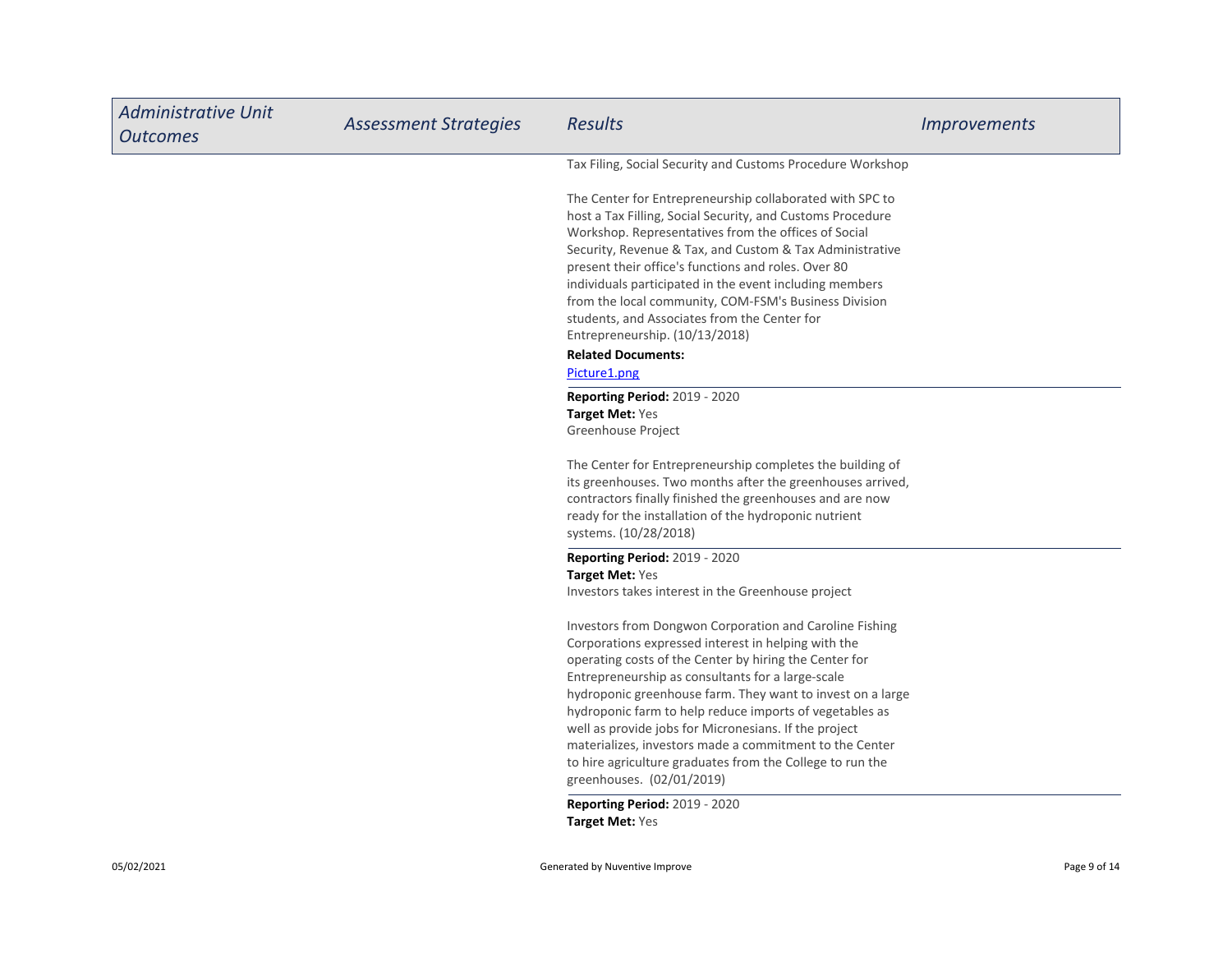| <b>Administrative Unit</b><br><b>Outcomes</b> | <b>Assessment Strategies</b> | <b>Results</b>                                                                                                                                                                                                                                                                                                                                                                                                                                                                                                                                                                                                                                                                                                                                                                                                                                                                                                                                | <i>Improvements</i> |
|-----------------------------------------------|------------------------------|-----------------------------------------------------------------------------------------------------------------------------------------------------------------------------------------------------------------------------------------------------------------------------------------------------------------------------------------------------------------------------------------------------------------------------------------------------------------------------------------------------------------------------------------------------------------------------------------------------------------------------------------------------------------------------------------------------------------------------------------------------------------------------------------------------------------------------------------------------------------------------------------------------------------------------------------------|---------------------|
|                                               |                              | HOP Conducts a workshop for national Women's week                                                                                                                                                                                                                                                                                                                                                                                                                                                                                                                                                                                                                                                                                                                                                                                                                                                                                             |                     |
|                                               |                              | Hydroponic of the Pacific associate Pelida hairens was<br>invited to speak at the National Women's Forum. The<br>workshop focused on business ventures that women in<br>F.S.M can venture into to contribute to economic growth.<br>(03/04/2019)                                                                                                                                                                                                                                                                                                                                                                                                                                                                                                                                                                                                                                                                                              |                     |
|                                               |                              | <b>Reporting Period: 2019 - 2020</b><br>Target Met: Yes<br>Incubator Program: Micro-Youth Cast (MYCAST)                                                                                                                                                                                                                                                                                                                                                                                                                                                                                                                                                                                                                                                                                                                                                                                                                                       |                     |
|                                               |                              | Coastal Fisheries Coordinator DR. Kevin Rhodes from<br>MarAlliance met with MYCAST fro an advertising project for<br>PMK Market. PMK market is a non-profit premium seafood<br>market that only sells sustainably caught seafood. Students<br>got to experience how to meet with clients, negotiate and<br>close a business deal. The advertising deal included the<br>creation of a logo, Facebook page, and painting of 2 murals<br>at the market. With the completion of the Facebook page,<br>MYCAST got paid \$200 and plans to start painting the<br>murals during summer. Although this is a good starting<br>project for MYCAST, they continue to prepare for the<br>operation of their radio station. Using the radio station they<br>can also help the community and the College by promoting<br>College events and informing the community about<br>important issues like women empowerment, gender<br>equality, etc. (03/06/2019) |                     |
|                                               |                              | <b>Reporting Period: 2019 - 2020</b><br>Target Met: Yes<br>Incubator Program: Indulgence (A team up of Jitter's Cafe<br>and Tacoholics                                                                                                                                                                                                                                                                                                                                                                                                                                                                                                                                                                                                                                                                                                                                                                                                        |                     |
|                                               |                              | (04/26/2019)                                                                                                                                                                                                                                                                                                                                                                                                                                                                                                                                                                                                                                                                                                                                                                                                                                                                                                                                  |                     |
|                                               |                              | <b>Reporting Period: 2019 - 2020</b><br>Target Met: Yes<br>Erection of greenhouse security fencing and renovation of<br><b>Center Satellite Office</b>                                                                                                                                                                                                                                                                                                                                                                                                                                                                                                                                                                                                                                                                                                                                                                                        |                     |

The Center for Entrepreneurship began a collaborative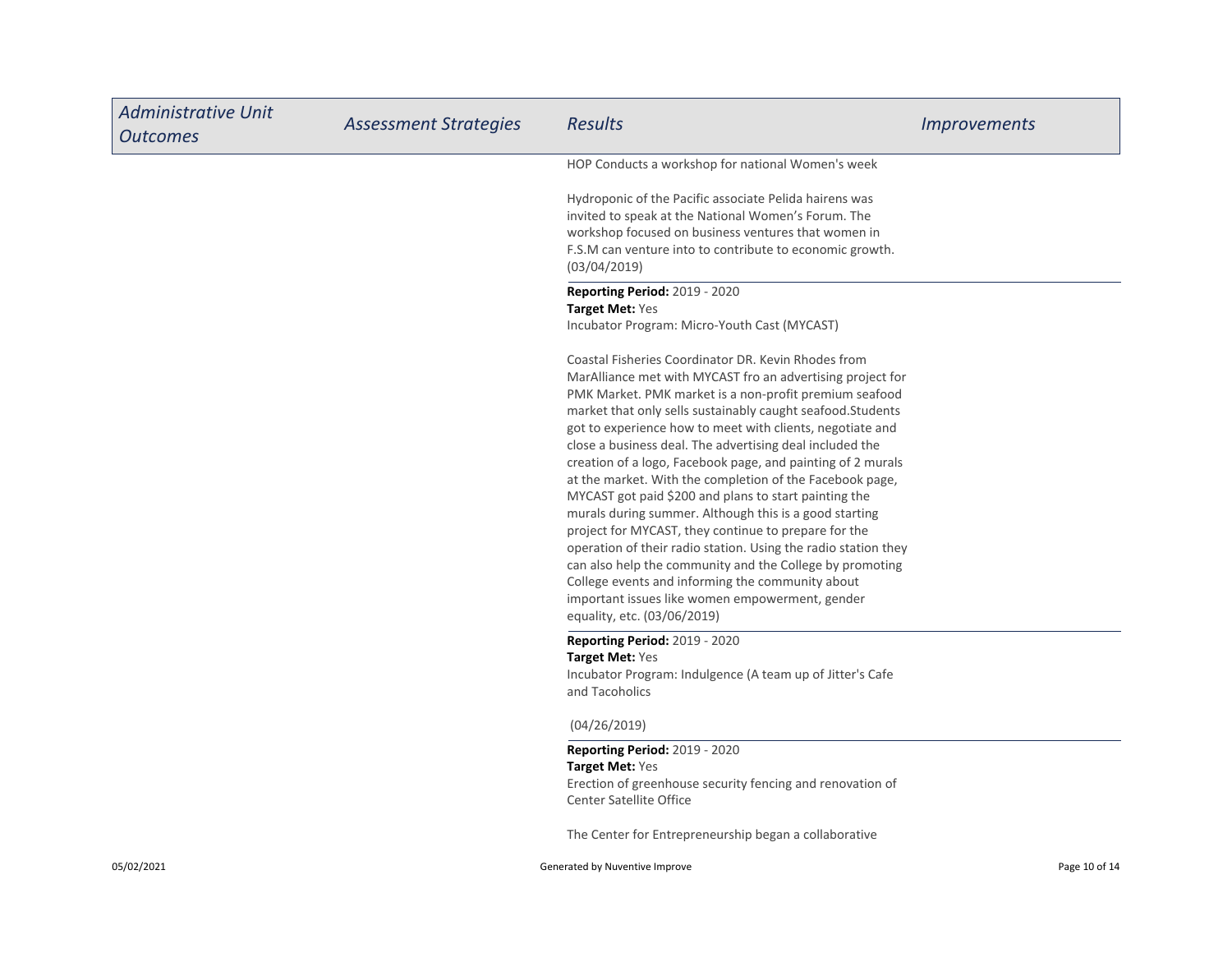| <b>Administrative Unit</b><br><b>Outcomes</b> | <b>Assessment Strategies</b> | <b>Results</b>                                                                                                                                                                                                                                                                                                                                                                                                                         | <b>Improvements</b> |
|-----------------------------------------------|------------------------------|----------------------------------------------------------------------------------------------------------------------------------------------------------------------------------------------------------------------------------------------------------------------------------------------------------------------------------------------------------------------------------------------------------------------------------------|---------------------|
|                                               |                              | project with UNICEF focused on bringing hygienic practices<br>to the local elementary schools. The Center's part in the<br>collaboration would be to start a student-run local soap<br>production company, which would be the primary supplier<br>for the project. The Associates of the Center contributed to<br>the project by creating a song and dance that would be<br>taught to the schools to add appeal to a younger audience. |                     |
|                                               |                              | (July 2019)                                                                                                                                                                                                                                                                                                                                                                                                                            |                     |
|                                               |                              | Donations from the Greenhouse investors went towards the<br>erection of the security fencing that now surrounds the<br>College greenhouses. Additionally the container near the<br>greenhouses was renovated and refashioned into office<br>spaces. One of the office spaces was given to the Center as<br>another operating station, mainly focused on greenhouse<br>projects.<br>(05/01/2019)                                        |                     |
|                                               |                              | <b>Reporting Period: 2019 - 2020</b><br>Target Met: Yes                                                                                                                                                                                                                                                                                                                                                                                |                     |
|                                               |                              | <b>Guam Small Business Administrative Visitation</b>                                                                                                                                                                                                                                                                                                                                                                                   |                     |
|                                               |                              | The Center for Entrepreneurship was privileged to have<br>Denise Mendiola from the Guam Small Business<br>Administration meet with The Executive Director and the<br>Administrative Specialist to discuss the possibility of the<br>Center becoming the new Pohnpei Small Business<br>Development Center. (08/01/2019)                                                                                                                 |                     |
|                                               |                              | <b>Reporting Period: 2019 - 2020</b><br><b>Target Met: Yes</b>                                                                                                                                                                                                                                                                                                                                                                         |                     |
|                                               |                              | The Center oversees the new China Demo Farm                                                                                                                                                                                                                                                                                                                                                                                            |                     |
|                                               |                              | The Center director was assigned to oversee the new China<br>Demo Farm. The China Demo Farm is a project by China Aid<br>aimed to demonstrate and train students on second-tier<br>agricultural technology. Because all produce from the farm<br>goes to the Dining hall, the Center started an M.O.U with<br>Dining hall to hire an agricultural assistant to run the<br>Hydroponic farms. (09/29/2019)                               |                     |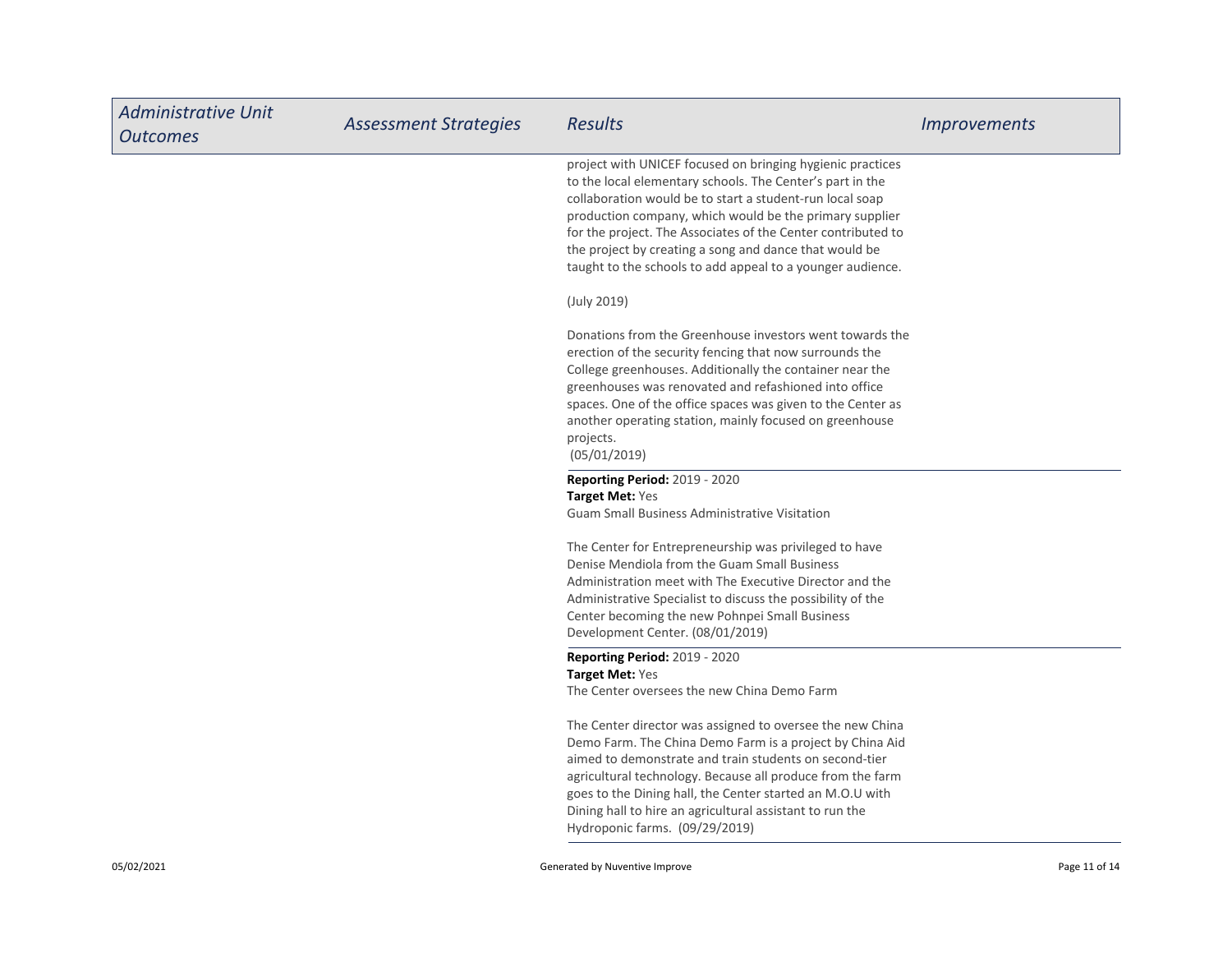| <b>Administrative Unit</b><br><b>Outcomes</b> | <b>Assessment Strategies</b> | <b>Results</b>                                                                                                                                                                                                                                                                                                                                                                                                                                                                                                                                                                      | <i>Improvements</i> |
|-----------------------------------------------|------------------------------|-------------------------------------------------------------------------------------------------------------------------------------------------------------------------------------------------------------------------------------------------------------------------------------------------------------------------------------------------------------------------------------------------------------------------------------------------------------------------------------------------------------------------------------------------------------------------------------|---------------------|
|                                               |                              | <b>Reporting Period: 2019 - 2020</b><br><b>Target Met: Yes</b><br><b>UNICEF</b><br>The Center for Entrepreneurship received \$38,000.00 for<br>awareness campaign project focused on sanitation and<br>other youth issues. The budget will be used by MYCAST to<br>conduct polls using SMS and will then organize an open<br>forum with FSM government to relay the result of the<br>pollsThe project will not only enhance the marketing skills<br>of MYCAST members but will also develop life-long learning<br>skills like leadership, teamwork, and creativity.<br>(10/23/2019) |                     |
|                                               |                              | <b>Reporting Period: 2019 - 2020</b><br>Target Met: Yes<br>Student Artist earn service revenues from the radio station                                                                                                                                                                                                                                                                                                                                                                                                                                                              |                     |
|                                               |                              | During June 2020, Students from the Center for<br>entrepreneurship were hired to do several recordings for<br>ads that are played on the College's radio station. A total of<br>\$5,000 in service revenues was distributed to MYCAST<br>members. Recording contracts vary from human resource<br>ads to government advocacy campaigns such as the new<br>Age of Consent law. Broadcast fees collected by Center will<br>be used to improve the radio station and buy supplies that<br>will improve student learning for CTEC's Tele<br>communication Program. (06/01/2020)         |                     |
|                                               |                              | <b>Reporting Period: 2019 - 2020</b><br>Target Met: Yes<br>UNICEF Provides COVID KITS and Banners for Dorm<br>Students                                                                                                                                                                                                                                                                                                                                                                                                                                                              |                     |
|                                               |                              | Ureports club of the Center for Entrepreneurship in<br>collaboration with UNICEF donated COVID-19 kits to all<br>students staying at the dorm. The COVID kits included<br>alcohol, sanitizers, face masks, and for female dorms<br>students, sanitary pads. The Center also provided a banner<br>to inform students about "7 simple Steps to Prevent the<br>Spread of Covid-19". (06/18/2020)                                                                                                                                                                                       |                     |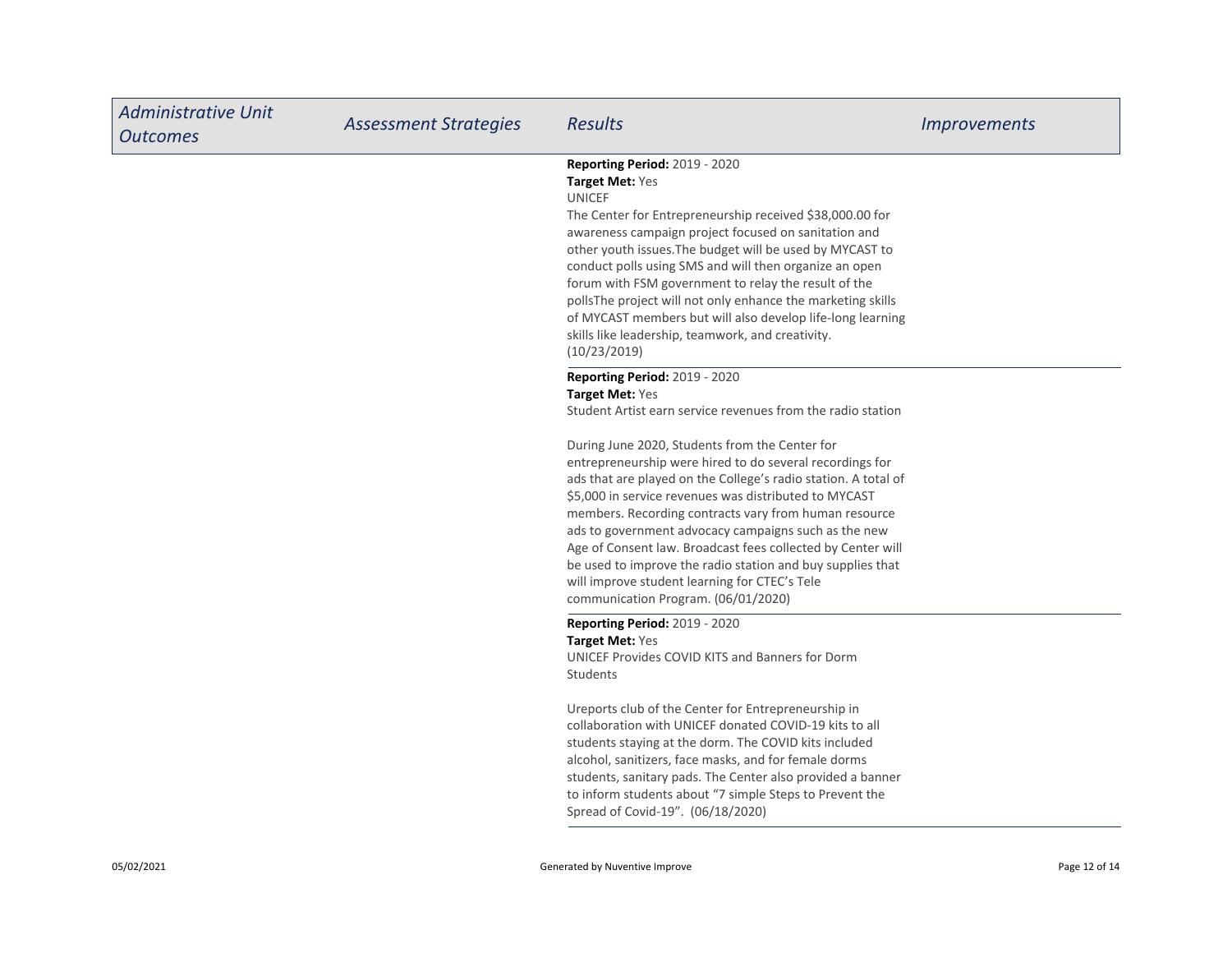| <b>Administrative Unit</b><br><b>Outcomes</b>                                                                                                                                                                                                                               | <b>Assessment Strategies</b>                                                                                                                                                                | <b>Results</b>                                                                                                                                                                                                                                                                                                                                                                                                                                                                                                                                                                                                                                                                                                                         | <i><u><b>Improvements</b></u></i> |
|-----------------------------------------------------------------------------------------------------------------------------------------------------------------------------------------------------------------------------------------------------------------------------|---------------------------------------------------------------------------------------------------------------------------------------------------------------------------------------------|----------------------------------------------------------------------------------------------------------------------------------------------------------------------------------------------------------------------------------------------------------------------------------------------------------------------------------------------------------------------------------------------------------------------------------------------------------------------------------------------------------------------------------------------------------------------------------------------------------------------------------------------------------------------------------------------------------------------------------------|-----------------------------------|
|                                                                                                                                                                                                                                                                             |                                                                                                                                                                                             | <b>Reporting Period: 2019 - 2020</b><br>Target Met: Yes<br>CFE completed and submitted it's final report for the<br>UNICEF partnership. (01/14/2021)<br>Improvement Plan: Shift the partnership activities towards<br>conducting more internship activities.<br><b>Related Documents:</b><br>Final Report Jan 19,2020 (1).pdf                                                                                                                                                                                                                                                                                                                                                                                                          |                                   |
|                                                                                                                                                                                                                                                                             | <b>Survey - Identify and apply for grants</b><br>that will expand CFE's hydroponic<br>greenhouses<br>Target: Apply for 1 grant that will<br>expand CFE's current hydroponic<br>greenhouses. | <b>Reporting Period: 2019 - 2020</b><br><b>Target Met: Yes</b><br>CFE completes the construction of the 3rd greenhouse.<br>Funding of the project came from the Direct Aid Program of<br>the Australian Embassy. (02/01/2021)<br><b>Related Documents:</b><br>g3.jpg<br><b>Reporting Period: 2019 - 2020</b><br><b>Target Met: Yes</b><br>Direct Aid Program (DAP) GRANT<br>The Center for Entrepreneurship was awarded \$20,000,<br>through the Direct Aid Program of the Australian Embassy<br>to expand their Hydroponic Greenhouse Project. The<br>project aims to tackle the demand for fresh produce by<br>purchasing an additional greenhouse and equipment to<br>facilitate more hydroponic systems and crops.<br>(01/08/2020) |                                   |
|                                                                                                                                                                                                                                                                             |                                                                                                                                                                                             | <b>Related Documents:</b><br><b>Direct Aid Program.jpg</b>                                                                                                                                                                                                                                                                                                                                                                                                                                                                                                                                                                                                                                                                             |                                   |
| 2019-2020 CFE Outcome 3 SBDC in<br>Pohnpei - Expand CFE's services to<br>include Small Business Development<br>Center activities in Pohnpei by<br>providing business support to small<br>business owners.<br><b>AUO Status: Active</b><br>AUO Assessment Cycle: 2019 - 2020 | <b>Survey - Provide business counseling</b><br>to small scale business owners.<br>Target: Provide counseling services<br>to 20 clients every year.                                          | <b>Reporting Period: 2019 - 2020</b><br>Target Met: No<br>As of June 2020, the Pohnpei SBDC has gained 16 active<br>clients in the first 6 months of activity. The Center averages<br>9 hours of business consultation per client, with an average<br>of 3 hours per consultation session. (06/22/2020)                                                                                                                                                                                                                                                                                                                                                                                                                                |                                   |
|                                                                                                                                                                                                                                                                             |                                                                                                                                                                                             | <b>Reporting Period: 2019 - 2020</b><br>Target Met: Yes<br>For the 1st year of operations, CFE has satisfied all condition                                                                                                                                                                                                                                                                                                                                                                                                                                                                                                                                                                                                             |                                   |

of the SBDC grant. (12/30/2020)